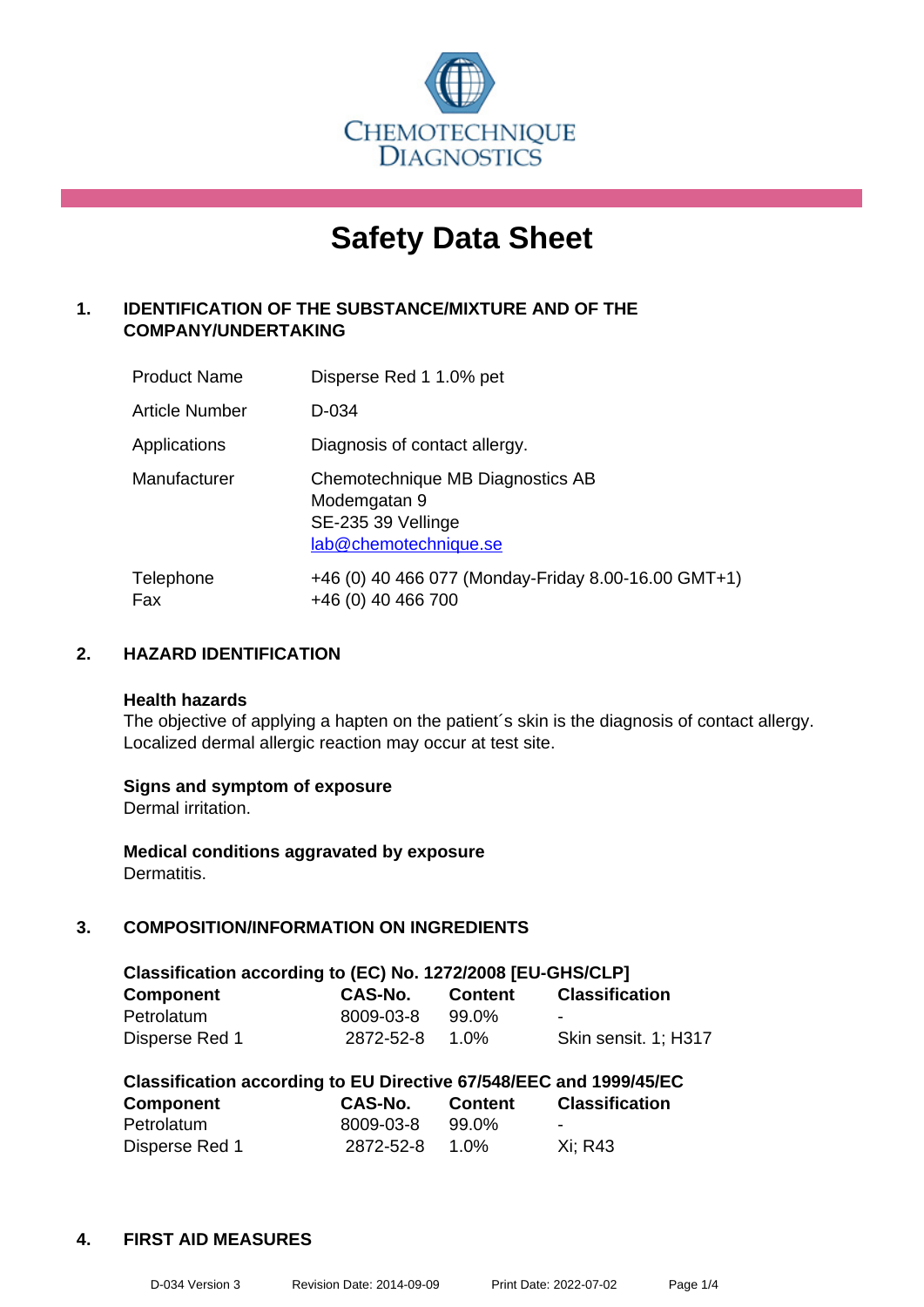#### **Emergency and first aid procedures**

Obtain medical attention.

## **5. FIRE-FIGHTING MEASURES\***

#### **Suitable extinguish media**

CO2, powder or water spray. Fight larger fires with water spray or alcohol resistant foam.

#### **For safety reasons unsuitable extinguishing agents** Water with full jet.

**Special protective equipment for fire-fighters** Wear self-contained respiratory protective device. Wear fully protective suit.

\*Data is shown for petrolatum only

## **6. ACCIDENTAL RELEASES MEASURES**

**Steps to be taken if material is released or spilled** Contain and place in a closed container.

## **7. HANDLING AND STORAGE**

**Precautions to be taken in handling and storage** Store dark at 5-8°C. Avoid extended exposure to light. FOR EXTERNAL USE ONLY.

## **8. EXPOSURE CONTROLS/PERSONAL PROTECTION**

**Respiratory protection** Not required.

**Ventilation** Local exhaust.

**Protective gloves** Disposal gloves.

## **Eye protection**

Not required with normal use.

## **Work/Hygienic practices**

Wash hands after each use.

## **9. PHYSICAL AND CHEMICAL PROPERTIES**

Appearance Dark Red Semi-solid Odour **Odourless** 

Melting point\* 50-55° C Flash point\* >100°C Self ignition\* Product does not self ignite.

Boiling point\* No data available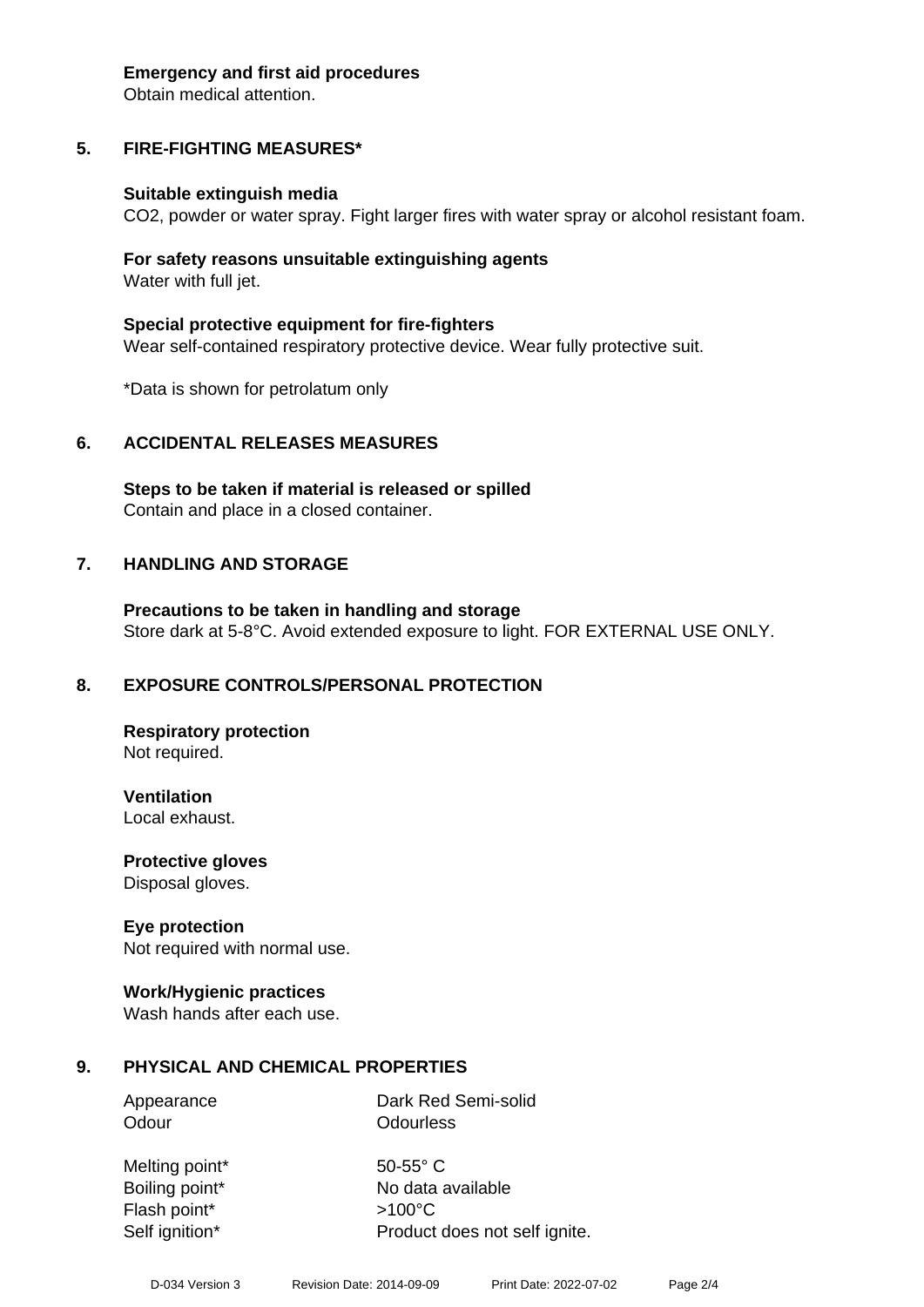Density\* No data available. Solubility in/Miscibility with Water\*

Danger of explosion\* Product does not present an explosion hazard. Insoluble

\*Data is shown for petrolatum only

#### **10. STABILITY AND REACTIVITY**

#### **Incompability**

May react with strong oxidizing agents.

#### **Stability**

Stable at recommended storage conditions.

#### **Hazardous byproducts**

Combustion may generate CO, CO2 and other oxides.

## **Hazardous polymerization**

Will not occur.

## **11. TOXICOLOGICAL INFORMATION**

No data available.

## **12. ECOLOGICAL INFORMATION**

No data available.

## **13. DISPOSAL CONSIDERATIONS**

**Waste disposal method** Comply with federal, state/provincial and local regulation.

#### **14. TRANSPORT INFORMATION**

Not dangerous goods.

## **15. REGULATORY INFORMATION**

The classification is according to the latest editions of the EU lists, and extended by company and literature data.

## **16. OTHER INFORMATION**

#### **Text of H-statements and R-phrases mentioned in Section 3**

| Skin sensit. 1 | Skin sensitization (Category 1)          |
|----------------|------------------------------------------|
| H317           | May cause an allergic skin reaction.     |
| Xi             | Irritant                                 |
| R43            | May cause sensitization by skin contact. |
|                |                                          |